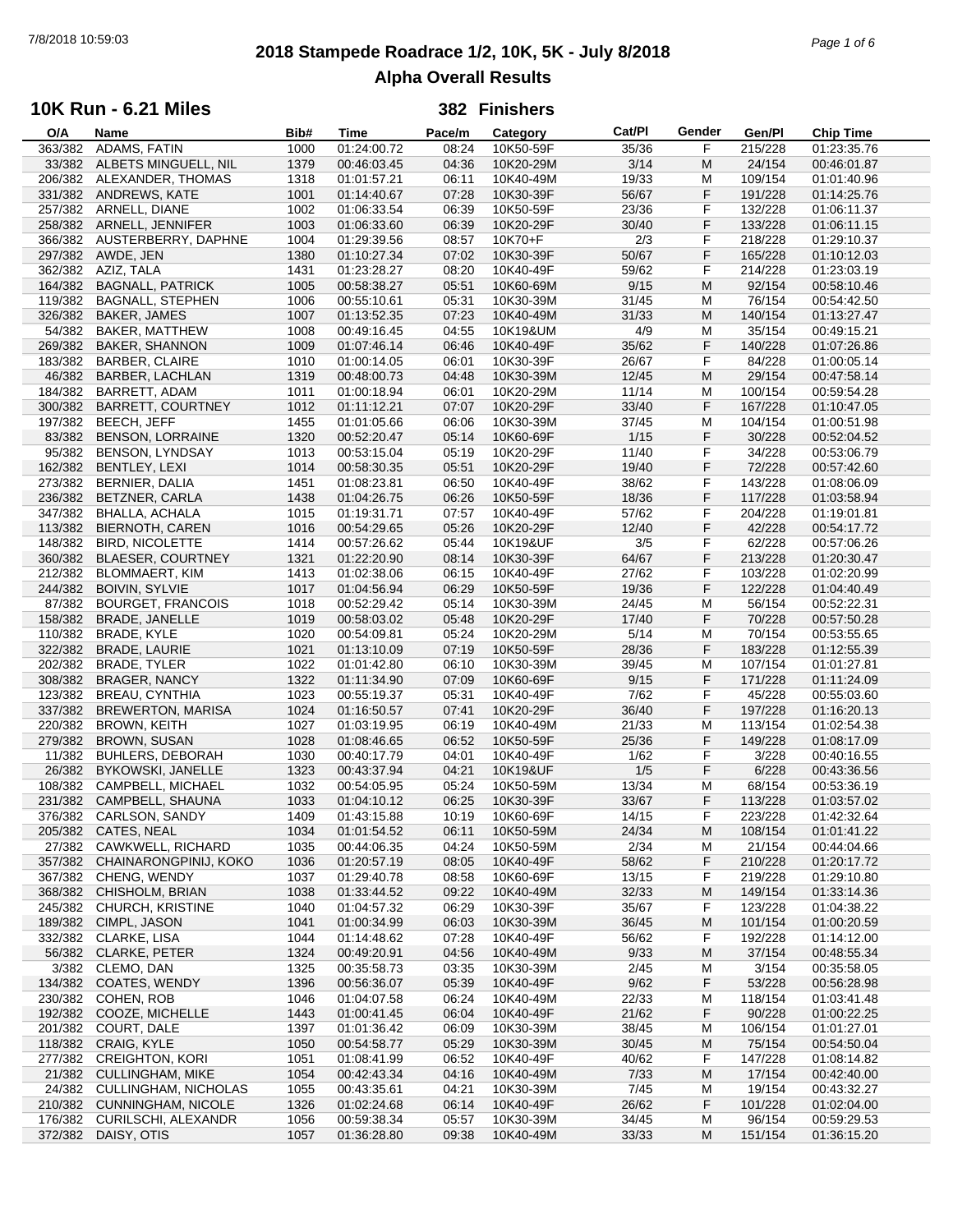# **2018 Stampede Roadrace 1/2, 10K, 5K - July 8/2018** 7/8/2018 10:59:03 *Page 2 of 6* **Alpha Overall Results**

## **10K Run - 6.21 Miles**

| O/A     | Name                       | Bib# | Time        | Pace/m | Category  | Cat/Pl | Gender | Gen/Pl  | <b>Chip Time</b> |  |
|---------|----------------------------|------|-------------|--------|-----------|--------|--------|---------|------------------|--|
| 40/382  | DALES, KAYLEE              | 1058 | 00:47:05.29 | 04:42  | 10K30-39F | 3/67   | F      | 14/228  | 00:47:01.35      |  |
| 75/382  | DEBENHAM, LEIGH            | 1060 | 00:51:23.54 | 05:08  | 10K30-39F | 9/67   | F      | 26/228  | 00:51:09.38      |  |
| 196/382 | DEKONINCK, CHARISSA        | 1061 | 01:01:02.14 | 06:06  | 10K30-39F | 28/67  | F      | 93/228  | 01:00:30.01      |  |
| 340/382 | DEKONINCK, MELINA          | 1062 | 01:17:24.13 | 07:44  | 10K30-39F | 58/67  | F      | 200/228 | 01:16:50.42      |  |
|         |                            |      |             |        |           |        |        |         |                  |  |
| 166/382 | DEMETRICK, MELANIE         | 1452 | 00:58:48.00 | 05:52  | 10K20-29F | 20/40  | F      | 74/228  | 00:58:36.41      |  |
| 136/382 | DER, JASON                 | 1063 | 00:56:39.31 | 05:39  | 10K20-29M | 8/14   | M      | 83/154  | 00:56:29.72      |  |
| 221/382 | DERBECKER, SUZANNE         | 1064 | 01:03:22.65 | 06:20  | 10K50-59F | 16/36  | F      | 108/228 | 01:03:17.45      |  |
| 39/382  | DI PERNO, ADORCHITA        | 1381 | 00:47:04.00 | 04:42  | 10K40-49F | 2/62   | F      | 13/228  | 00:47:00.20      |  |
| 328/382 | DICKINSON, LINDA           | 1066 | 01:13:57.19 | 07:23  | 10K40-49F | 55/62  | F      | 188/228 | 01:13:28.70      |  |
| 222/382 | DIFRANCESCO, LISA          | 1453 | 01:03:24.93 | 06:20  | 10K50-59F | 17/36  | F      | 109/228 | 01:03:13.67      |  |
|         |                            |      |             | 06:32  |           | 21/36  |        |         |                  |  |
| 249/382 | DILLABAUGH, CHRISTINE      | 1067 | 01:05:24.99 |        | 10K50-59F |        | F      | 125/228 | 01:04:57.66      |  |
| 248/382 | DILLABAUGH, LES            | 1068 | 01:05:24.65 | 06:32  | 10K50-59M | 27/34  | M      | 124/154 | 01:04:56.06      |  |
| 247/382 | DILLARD, MIRANDA           | 1069 | 01:04:59.40 | 06:29  | 10K50-59F | 20/36  | F      | 124/228 | 01:04:36.19      |  |
| 198/382 | DOEKSEN, CARLIN            | 1328 | 01:01:27.10 | 06:08  | 10K40-49M | 18/33  | M      | 105/154 | 01:01:27.10      |  |
| 317/382 | DOEKSEN, LORI              | 1329 | 01:12:37.13 | 07:15  | 10K40-49F | 52/62  | F      | 178/228 | 01:12:14.60      |  |
| 178/382 | DOUGLAS, KIM               | 1071 | 00:59:47.41 | 05:58  | 10K50-59M | 20/34  | M      | 98/154  | 00:59:26.05      |  |
| 100/382 | DRIEDGER, HENRY            | 1398 | 00:53:29.05 | 05:20  | 10K70+M   | 1/4    | М      | 65/154  | 00:53:24.35      |  |
|         |                            |      |             |        |           |        | M      |         |                  |  |
| 16/382  | DUBE, PIERRE               | 1330 | 00:41:03.14 | 04:06  | 10K30-39M | 4/45   |        | 13/154  | 00:41:02.14      |  |
| 161/382 | DUECK, WARREN              | 1382 | 00:58:19.29 | 05:49  | 10K60-69M | 8/15   | M      | 90/154  | 00:57:53.33      |  |
| 216/382 | DUNN, CHRIS                | 1073 | 01:03:03.46 | 06:18  | 10K30-39M | 40/45  | M      | 111/154 | 01:02:23.63      |  |
| 215/382 | DUNN, NICOLE               | 1074 | 01:03:00.66 | 06:18  | 10K30-39F | 31/67  | F      | 105/228 | 01:02:19.41      |  |
| 18/382  | DURET, ETHAN               | 1075 | 00:41:15.37 | 04:07  | 10K19&UM  | 3/9    | M      | 15/154  | 00:41:15.10      |  |
| 252/382 | DYCK, ANGELA               | 1076 | 01:05:57.14 | 06:35  | 10K20-29F | 29/40  | F      | 128/228 | 01:05:33.71      |  |
| 13/382  | DYMENT, GEOFF              | 1078 |             | 04:04  |           |        | M      |         |                  |  |
|         |                            |      | 00:40:40.18 |        | 10K40-49M | 5/33   |        | 10/154  | 00:40:38.33      |  |
| 170/382 | ELLIOTT, ALLISON           | 1079 | 00:59:03.09 | 05:54  | 10K20-29F | 22/40  | F      | 77/228  | 00:58:56.91      |  |
| 127/382 | ELLIOTT, JUDITH            | 1080 | 00:55:44.63 | 05:34  | 10K60-69F | 2/15   | F      | 48/228  | 00:55:31.33      |  |
| 288/382 | EPP, KIMIKO                | 1082 | 01:09:50.49 | 06:59  | 10K30-39F | 47/67  | F      | 156/228 | 01:09:30.65      |  |
| 63/382  | <b>ESPEY, MARY JANE</b>    | 1083 | 00:49:56.81 | 04:59  | 10K50-59F | 5/36   | F      | 21/228  | 00:49:36.71      |  |
| 251/382 | ESTRADA, DIANA             | 1084 | 01:05:46.44 | 06:34  | 10K30-39F | 36/67  | F      | 127/228 | 01:05:31.97      |  |
| 66/382  | EWART, PHIL                | 1086 | 00:50:12.41 | 05:01  | 10K50-59M | 8/34   | M      | 45/154  | 00:49:42.43      |  |
|         | FAHME, MANUELA             |      |             |        |           |        | F      |         |                  |  |
| 22/382  |                            | 1331 | 00:43:03.61 | 04:18  | 10K30-39F | 1/67   |        | 5/228   | 00:43:00.96      |  |
| 165/382 | FAIRBOURN, LILLIAN         | 1449 | 00:58:45.93 | 05:52  | 10K60-69F | 4/15   | F      | 73/228  | 00:58:19.18      |  |
| 9/382   | <b>FALKE, GUNNAR</b>       | 1087 | 00:38:54.82 | 03:53  | 10K40-49M | 3/33   | М      | 8/154   | 00:38:54.14      |  |
| 289/382 | FARLEY, TARA               | 1456 | 01:10:00.14 | 07:00  | 10K40-49F | 43/62  | F      | 157/228 | 01:09:47.10      |  |
| 330/382 | <b>FARRIS, MARGARET</b>    | 1088 | 01:14:02.71 | 07:24  | 10K50-59F | 30/36  | F      | 190/228 | 01:13:44.89      |  |
| 160/382 | <b>FARRIS, MEGAN</b>       | 1089 | 00:58:09.83 | 05:48  | 10K20-29F | 18/40  | F      | 71/228  | 00:57:51.79      |  |
| 377/382 | <b>FELLOWES, DEB</b>       | 1432 | 01:43:16.47 | 10:19  | 10K40-49F | 61/62  | F      | 224/228 | 01:42:37.87      |  |
|         | 126/382 FERGUSON, SPENCER  | 1091 | 00:55:39.60 | 05:33  | 10K20-29M | 6/14   | M      | 79/154  | 00:55:27.79      |  |
|         |                            |      |             |        |           |        |        |         |                  |  |
| 276/382 | FERRO, CARLEY              | 1332 | 01:08:30.10 | 06:51  | 10K30-39F | 41/67  | F      | 146/228 | 01:08:12.49      |  |
| 20/382  | FIELD, GREG                | 1333 | 00:42:29.45 | 04:14  | 10K30-39M | 6/45   | M      | 16/154  | 00:42:27.06      |  |
| 73/382  | FIELD, LAURA               | 1334 | 00:51:11.83 | 05:07  | 10K30-39F | 7/67   | F      | 24/228  | 00:51:09.18      |  |
| 203/382 | FIGUEIREDO, BEATRIZ        | 1335 | 01:01:50.27 | 06:11  | 10K40-49F | 24/62  | F      | 96/228  | 01:01:44.79      |  |
| 168/382 | FILE, MURRAY               | 1383 | 00:58:52.20 | 05:53  | 10K50-59M | 18/34  | M      | 93/154  | 00:58:42.91      |  |
| 180/382 | FINLEY, CAIT               | 1092 | 01:00:05.34 | 06:00  | 10K20-29F | 23/40  | F      | 82/228  | 01:00:00.34      |  |
|         | 181/382 FISHER, GREG       | 1093 | 01:00:08.06 | 06:00  | 10K50-59M | 21/34  | M      | 99/154  | 00:59:44.53      |  |
|         |                            |      |             |        |           |        |        |         |                  |  |
|         | 53/382 FLEGG, KIM          | 1336 | 00:49:07.90 | 04:54  | 10K50-59F | 4/36   | F      | 19/228  | 00:48:56.46      |  |
|         | 128/382 FLOR-HENRY, SOPHIE | 1337 | 00:55:49.36 | 05:34  | 10K30-39F | 18/67  | F      | 49/228  | 00:55:40.91      |  |
| 364/382 | FONG, JOSEPHINE            | 1411 | 01:25:25.50 | 08:32  | 10K30-39F | 65/67  | F      | 216/228 | 01:25:04.82      |  |
| 151/382 | FORKHEIM, MICHAEL          | 1094 | 00:57:34.26 | 05:45  | 10K50-59M | 17/34  | м      | 88/154  | 00:56:46.44      |  |
| 344/382 | FORTIER, ABBY              | 1095 | 01:19:03.09 | 07:54  | 10K20-29F | 39/40  | F      | 202/228 | 01:18:19.50      |  |
|         | 117/382 FRANK, DEVIN       | 1399 | 00:54:54.98 | 05:29  | 10K30-39M | 29/45  | M      | 74/154  | 00:54:51.95      |  |
| 358/382 | FREDERIKSEN, DEBRA         | 1097 | 01:20:57.27 | 08:05  | 10K60-69F | 12/15  | F      | 211/228 | 01:20:17.68      |  |
| 346/382 | FREDERIKSEN, HUGO          |      |             |        | 10K70+M   | 2/4    |        |         | 01:18:37.89      |  |
|         |                            | 1098 | 01:19:16.97 | 07:55  |           |        | м      | 143/154 |                  |  |
| 324/382 | FROSTAD, CHERYL            | 1099 | 01:13:35.30 | 07:21  | 10K40-49F | 54/62  | F      | 185/228 | 01:13:04.54      |  |
| 341/382 | GAETZ, TANIKA              | 1100 | 01:17:24.45 | 07:44  | 10K30-39F | 59/67  | F      | 201/228 | 01:16:50.88      |  |
| 159/382 | GAGNE, GEOFFREY            | 1400 | 00:58:08.09 | 05:48  | 10K20-29M | 9/14   | M      | 89/154  | 00:57:38.33      |  |
| 293/382 | <b>GAGNON, TRISHA</b>      | 1101 | 01:10:18.88 | 07:01  | 10K40-49F | 45/62  | F      | 161/228 | 01:10:15.26      |  |
| 129/382 | <b>GAINES, TIM</b>         | 1102 | 00:56:03.35 | 05:36  | 10K30-39M | 32/45  | M      | 80/154  | 00:55:52.72      |  |
| 102/382 | <b>GARRATT, LINDA</b>      | 1104 | 00:53:34.42 | 05:21  | 10K40-49F | 6/62   | F      | 37/228  | 00:53:25.21      |  |
| 193/382 | <b>GAULT, COURTNEY</b>     | 1105 | 01:00:51.06 | 06:05  | 10K20-29F | 24/40  | F      | 91/228  | 01:00:33.91      |  |
|         |                            |      |             |        |           |        |        |         |                  |  |
| 101/382 | GAUTSCHI-NICOL, JILLIAN    | 1107 | 00:53:34.16 | 05:21  | 10K30-39F | 13/67  | F      | 36/228  | 00:53:29.96      |  |
| 149/382 | <b>GELLATELY, JEFF</b>     | 1401 | 00:57:27.32 | 05:44  | 10K40-49M | 17/33  | M      | 87/154  | 00:57:10.67      |  |
| 93/382  | <b>GENYK, NUALA</b>        | 1108 | 00:53:10.35 | 05:19  | 10K30-39F | 11/67  | F      | 33/228  | 00:52:29.18      |  |
| 191/382 | GLOGOZA, KIM               | 1338 | 01:00:40.73 | 06:04  | 10K50-59F | 11/36  | F      | 89/228  | 01:00:30.92      |  |
| 190/382 | GLOGOZA, STEVE             | 1450 | 01:00:37.36 | 06:03  | 10K50-59M | 22/34  | M      | 102/154 | 01:00:28.05      |  |
|         | 32/382 GOLDENBERG, RYAN    | 1402 | 00:45:57.81 | 04:35  | 10K30-39M | 9/45   | M      | 23/154  | 00:45:47.40      |  |
|         |                            |      |             |        |           |        |        |         |                  |  |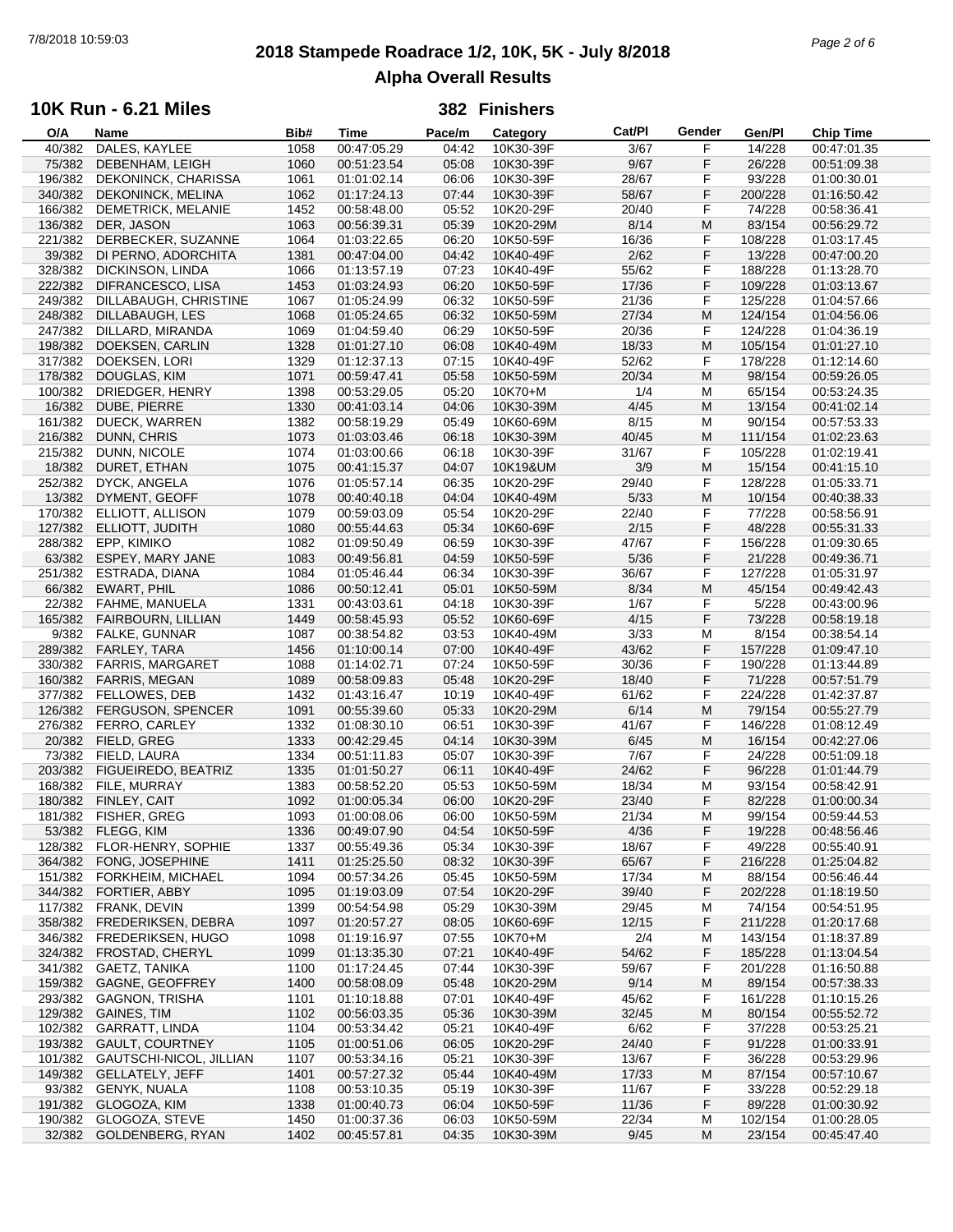# **2018 Stampede Roadrace 1/2, 10K, 5K - July 8/2018** 7/8/2018 10:59:04 *Page 3 of 6* **Alpha Overall Results**

### **10K Run - 6.21 Miles**

| O/A     | Name                          | Bib# | Time        | Pace/m | Category  | Cat/PI | Gender | Gen/Pl  | <b>Chip Time</b> |
|---------|-------------------------------|------|-------------|--------|-----------|--------|--------|---------|------------------|
| 17/382  | GOOSEN, RYAN                  | 1415 | 00:41:06.81 | 04:06  | 10K30-39M | 5/45   | М      | 14/154  | 00:41:05.23      |
| 301/382 | <b>GORNIAK, SARAH</b>         | 1110 | 01:11:12.80 | 07:07  | 10K19&UF  | 5/5    | F      | 168/228 | 01:11:10.57      |
| 255/382 | GOUDIE, DEREK                 | 1339 | 01:06:22.95 | 06:38  | 10K50-59M | 28/34  | М      | 125/154 | 01:06:02.91      |
|         |                               |      |             |        |           |        |        |         |                  |
| 225/382 | <b>GRAHAM, GARRY</b>          | 1111 | 01:03:36.30 | 06:21  | 10K60-69M | 10/15  | M      | 114/154 | 01:03:14.53      |
| 226/382 | <b>GRAHAM, TIMOTHY</b>        | 1112 | 01:03:36.51 | 06:21  | 10K30-39M | 41/45  | М      | 115/154 | 01:03:15.09      |
| 15/382  | GRAY, NEIL                    | 1412 | 00:41:00.13 | 04:06  | 10K40-49M | 6/33   | M      | 12/154  | 00:40:59.35      |
| 312/382 | <b>GREAVES, LISA</b>          | 1113 | 01:11:54.50 | 07:11  | 10K50-59F | 27/36  | F      | 175/228 | 01:11:27.65      |
| 228/382 | <b>GREWAL, PARAMJIT SINGH</b> | 1340 | 01:03:58.04 | 06:23  | 10K60-69M | 11/15  | M      | 116/154 | 01:03:55.39      |
| 104/382 | HADDON, MICHAEL               | 1114 | 00:53:43.47 | 05:22  | 10K30-39M | 28/45  | М      | 66/154  | 00:53:35.64      |
|         |                               |      |             |        |           |        |        |         |                  |
| 36/382  | HADZIOSMANOVIC, MAIDA         | 1115 | 00:46:47.50 | 04:40  | 10K20-29F | 6/40   | F      | 11/228  | 00:46:45.07      |
| 143/382 | HALASZ, JENNIFER              | 1116 | 00:57:06.99 | 05:42  | 10K20-29F | 15/40  | F      | 59/228  | 00:57:00.93      |
| 237/382 | HALL, DEB                     | 1437 | 01:04:26.90 | 06:26  | 10K40-49F | 30/62  | F      | 118/228 | 01:03:59.97      |
| 150/382 | HANLEY, JASMINE               | 1119 | 00:57:30.77 | 05:45  | 10K20-29F | 16/40  | F      | 63/228  | 00:57:06.78      |
| 169/382 | HANTZSCH, PATRICIA            | 1120 | 00:58:53.72 | 05:53  | 10K60-69F | 5/15   | F      | 76/228  | 00:58:43.53      |
| 338/382 | HARRINGTON, HEATHER           | 1341 | 01:16:53.85 | 07:41  | 10K20-29F | 37/40  | F      | 198/228 | 01:16:49.23      |
|         |                               |      |             |        |           |        |        |         |                  |
| 121/382 | <b>HARTWICK, SARAH</b>        | 1416 | 00:55:16.47 | 05:31  | 10K20-29F | 13/40  | F      | 44/228  | 00:55:12.85      |
| 31/382  | HASIUK, ANNELIESE             | 1121 | 00:45:56.29 | 04:35  | 10K30-39F | 2/67   | F      | 9/228   | 00:45:53.21      |
| 299/382 | HAWBOLDT, ROBERT              | 1342 | 01:11:11.93 | 07:07  | 10K50-59M | 32/34  | M      | 133/154 | 01:11:05.99      |
| 153/382 | HAWRYSCHUK, GINA              | 1392 | 00:57:43.24 | 05:46  | 10K40-49F | 14/62  | F      | 65/228  | 00:57:37.66      |
| 319/382 | HAWRYSCHUK, HOLLY             | 1393 | 01:12:44.14 | 07:16  | 10K40-49F | 53/62  | F      | 180/228 | 01:12:38.74      |
| 72/382  | HAWS, BRAD                    | 1417 | 00:51:08.56 | 05:06  | 10K30-39M | 20/45  | M      | 49/154  | 00:51:03.60      |
|         |                               |      |             |        |           |        |        |         |                  |
| 271/382 | HAZENBERG, MIRANDA            | 1122 | 01:08:17.94 | 06:49  | 10K40-49F | 36/62  | F      | 141/228 | 01:07:53.77      |
| 303/382 | HENDRICKSON, LEN              | 1123 | 01:11:14.37 | 07:07  | 10K60-69M | 13/15  | M      | 135/154 | 01:10:49.01      |
| 302/382 | <b>HENDRICKSON, ROB</b>       | 1124 | 01:11:14.25 | 07:07  | 10K40-49M | 28/33  | M      | 134/154 | 01:10:48.69      |
| 173/382 | HENDRICKSON, SUSAN            | 1125 | 00:59:24.76 | 05:56  | 10K40-49F | 17/62  | F      | 79/228  | 00:59:17.37      |
| 272/382 | HENDRIKSEN, NATALIA           | 1446 | 01:08:18.13 | 06:49  | 10K40-49F | 37/62  | F      | 142/228 | 01:08:12.45      |
|         | HERBERT, JANIC                |      |             |        |           |        | F      |         |                  |
| 224/382 |                               | 1126 | 01:03:30.18 | 06:21  | 10K20-29F | 27/40  |        | 111/228 | 01:03:19.91      |
| 284/382 | HERSCHE, NADJA                | 1127 | 01:09:19.40 | 06:55  | 10K30-39F | 44/67  | F      | 153/228 | 01:09:05.62      |
| 133/382 | HILL, MATT                    | 1128 | 00:56:29.68 | 05:38  | 10K20-29M | 7/14   | М      | 81/154  | 00:56:12.53      |
| 209/382 | HITCHENS, MARIA               | 1129 | 01:02:15.62 | 06:13  | 10K50-59F | 14/36  | F      | 100/228 | 01:02:06.70      |
| 10/382  | HNATYSHYN, ELLA               | 1418 | 00:39:27.92 | 03:56  | 10K20-29F | 2/40   | F      | 2/228   | 00:39:26.35      |
| 217/382 | HO, LAI CHING                 | 1130 | 01:03:04.93 | 06:18  | 10K50-59F | 15/36  | F      | 106/228 | 01:02:38.18      |
|         |                               |      |             |        |           |        |        |         |                  |
| 35/382  | HODGSON, SCOTT                | 1131 | 00:46:19.02 | 04:37  | 10K60-69M | 1/15   | М      | 25/154  | 00:46:15.68      |
| 14/382  | HOLLAND, ELLIOT               | 1132 | 00:40:45.97 | 04:04  | 10K30-39M | 3/45   | M      | 11/154  | 00:40:45.70      |
| 382/382 | HOPKINS, DAWN                 | 1410 | 02:05:10.29 | 12:31  | 10K60-69F | 15/15  | F      | 228/228 | 02:04:52.80      |
| 321/382 | HRUSKA, PAMELA                | 1134 | 01:13:01.26 | 07:18  | 10K30-39F | 53/67  | F      | 182/228 | 01:12:45.49      |
| 111/382 | HRYCOY, CRAIG                 | 1343 | 00:54:20.88 | 05:26  | 10K50-59M | 15/34  | М      | 71/154  | 00:54:01.68      |
| 142/382 | HRYCOY, JOSEPH                | 1344 | 00:57:04.29 | 05:42  | 10K19&UM  | 6/9    | M      | 84/154  | 00:56:44.79      |
|         |                               |      |             |        |           |        |        |         |                  |
| 263/382 | HUMBLE, ROBERT                | 1135 | 01:06:43.30 | 06:40  | 10K50-59M | 31/34  | M      | 128/154 | 01:06:18.80      |
| 137/382 | HUSKA, CATHY                  | 1137 | 00:56:53.15 | 05:41  | 10K40-49F | 10/62  | F      | 54/228  | 00:56:40.55      |
| 171/382 | <b>INFUSINO, SANTO</b>        | 1138 | 00:59:04.58 | 05:54  | 10K50-59M | 19/34  | М      | 94/154  | 00:58:47.43      |
| 186/382 | INNES, CHRISTIE               | 1419 | 01:00:31.54 | 06:03  | 10K40-49F | 19/62  | F      | 86/228  | 01:00:12.12      |
| 77/382  | <b>IRWIN, WADE</b>            | 1345 | 00:51:41.21 | 05:10  | 10K40-49M | 10/33  | М      | 50/154  | 00:51:35.93      |
| 282/382 | <b>JACKSON, RICHARD</b>       | 1346 | 01:09:18.30 | 06:55  | 10K40-49M | 27/33  | M      | 131/154 | 01:08:48.84      |
|         |                               |      |             |        |           |        |        |         |                  |
|         | 227/382 JOHNSON, DAYLENE      | 1139 | 01:03:43.99 | 06:22  | 10K30-39F | 32/67  | F      | 112/228 | 01:03:31.67      |
| 381/382 | JOHNSON, KAREN                | 1140 | 01:55:32.34 | 11:33  | 10K40-49F | 62/62  | F      | 227/228 | 01:55:07.97      |
| 290/382 | JOHNSTON, AIMEE               | 1403 | 01:10:11.30 | 07:01  | 10K30-39F | 48/67  | F      | 158/228 | 01:09:51.40      |
| 12/382  | JONES, PAUL                   | 1142 | 00:40:22.18 | 04:02  | 10K40-49M | 4/33   | M      | 9/154   | 00:40:19.04      |
| 62/382  | KANDA, ANNAH                  | 1384 | 00:49:56.49 | 04:59  | 10K30-39F | 5/67   | F      | 20/228  | 00:49:47.36      |
| 270/382 | KANDA, PEPUKAI                | 1385 | 01:08:03.34 | 06:48  | 10K40-49M | 26/33  | M      | 130/154 | 01:07:53.93      |
|         |                               |      |             |        |           |        |        |         |                  |
| 371/382 | KANG, ANDREW                  | 1143 | 01:34:32.44 | 09:27  | 10K60-69M | 14/15  | M      | 150/154 | 01:34:13.56      |
| 218/382 | KARVINEN, TRISHA              | 1144 | 01:03:06.82 | 06:18  | 10K40-49F | 28/62  | F      | 107/228 | 01:02:40.72      |
| 378/382 | KARWAL, ARPAN                 | 1145 | 01:43:22.36 | 10:20  | 10K30-39F | 67/67  | F      | 225/228 | 01:42:44.17      |
| 342/382 | KARWAL, GUNWANT               | 1146 | 01:17:25.75 | 07:44  | 10K30-39M | 44/45  | M      | 141/154 | 01:16:47.80      |
| 235/382 | KATS, PAM                     | 1147 | 01:04:25.69 | 06:26  | 10K40-49F | 29/62  | F      | 116/228 | 01:04:13.94      |
|         | <b>KEELING, JAMES</b>         |      | 00:55:12.01 |        |           |        |        |         |                  |
| 120/382 |                               | 1148 |             | 05:31  | 10K60-69M | 6/15   | M      | 77/154  | 00:54:43.28      |
| 304/382 | KEMP, ANITA                   | 1149 | 01:11:19.20 | 07:07  | 10K40-49F | 48/62  | F      | 169/228 | 01:11:13.02      |
| 234/382 | KETCHEN, COURTNEY             | 1150 | 01:04:24.92 | 06:26  | 10K30-39F | 34/67  | F      | 115/228 | 01:04:05.92      |
| 175/382 | KETCHEN, SARA                 | 1151 | 00:59:37.79 | 05:57  | 10K30-39F | 24/67  | F      | 80/228  | 00:59:19.39      |
| 156/382 | KILDARE, CAROLYN              | 1420 | 00:57:59.69 | 05:47  | 10K50-59F | 9/36   | F      | 68/228  | 00:57:21.06      |
| 116/382 | KIM, ALICE                    | 1152 | 00:54:48.23 | 05:28  | 10K30-39F | 16/67  | F      | 43/228  | 00:54:14.52      |
|         |                               |      |             |        |           |        |        |         |                  |
| 125/382 | KINASCHUK, LAURA              | 1153 | 00:55:38.69 | 05:33  | 10K30-39F | 17/67  | F      | 47/228  | 00:55:19.49      |
| 107/382 | KING, SARAH                   | 1154 | 00:53:58.87 | 05:23  | 10K30-39F | 15/67  | F      | 40/228  | 00:53:30.34      |
| 97/382  | KLENKE, BRADLEY               | 1347 | 00:53:21.92 | 05:20  | 10K50-59M | 11/34  | M      | 62/154  | 00:53:15.15      |
| 365/382 | KNUTSON, DEBBIE               | 1156 | 01:29:23.06 | 08:56  | 10K50-59F | 36/36  | F      | 217/228 | 01:28:51.39      |
| 214/382 | KOKOTT, RYAN                  | 1157 | 01:02:58.85 | 06:17  | 10K40-49M | 20/33  | M      | 110/154 | 01:02:26.94      |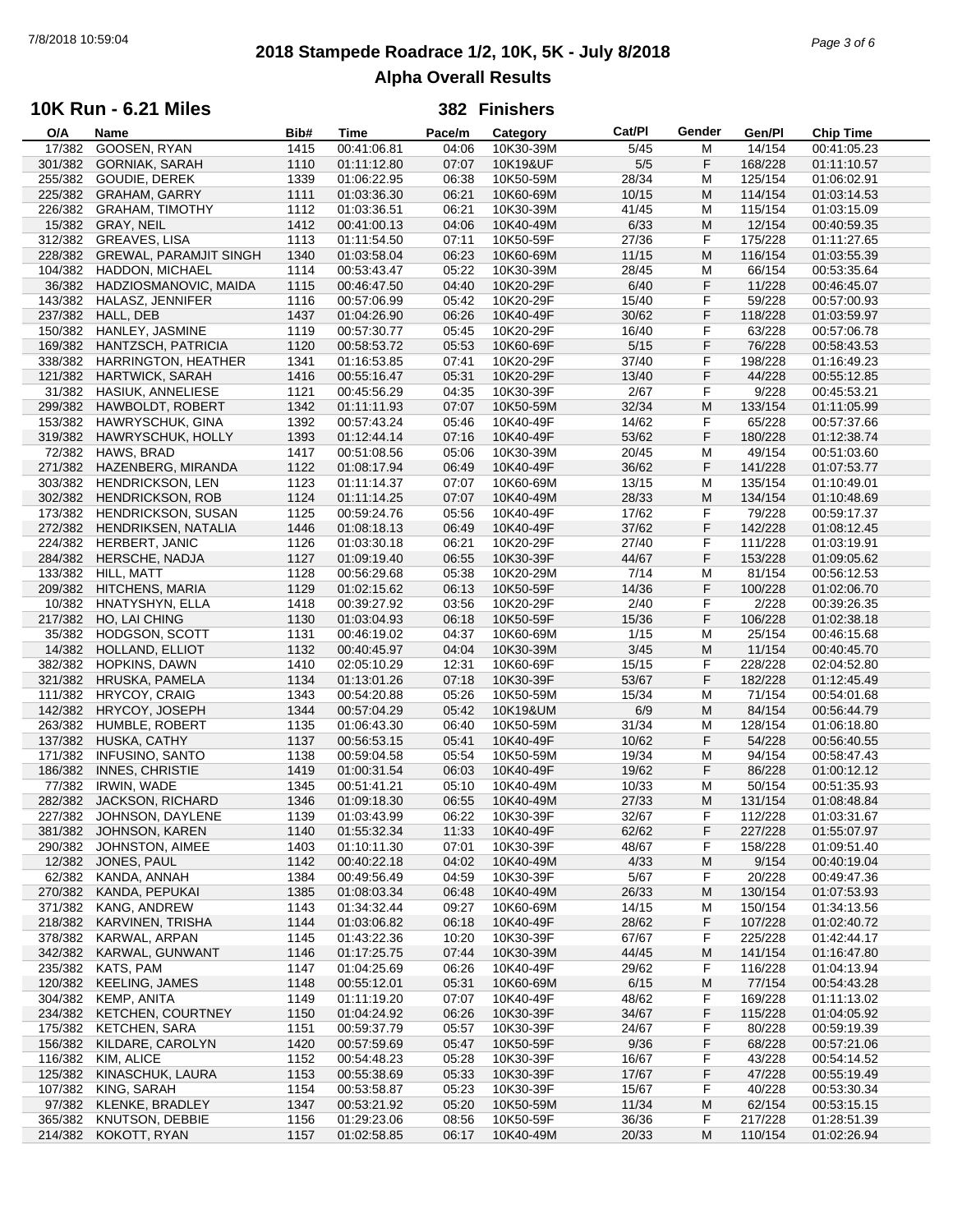# **2018 Stampede Roadrace 1/2, 10K, 5K - July 8/2018** 7/8/2018 10:59:04 *Page 4 of 6* **Alpha Overall Results**

## **10K Run - 6.21 Miles**

| O/A     | Name                    | Bib# | Time        | Pace/m | Category  | Cat/PI | Gender | Gen/Pl  | <b>Chip Time</b> |
|---------|-------------------------|------|-------------|--------|-----------|--------|--------|---------|------------------|
| 135/382 | KONDICS, DAVE           | 1428 | 00:56:37.63 | 05:39  | 10K50-59M | 16/34  | M      | 82/154  | 00:56:31.37      |
| 2/382   | KRAR, JEFF              | 1159 | 00:35:42.57 | 03:34  | 10K40-49M | 1/33   | M      | 2/154   | 00:35:41.79      |
| 232/382 | <b>KRYGIER, CORY</b>    | 1160 | 01:04:18.04 | 06:25  | 10K40-49M | 23/33  | M      | 119/154 | 01:03:52.18      |
| 281/382 | <b>KRYGIER, NICKI</b>   | 1427 | 01:09:05.06 | 06:54  | 10K40-49F | 42/62  | F      | 151/228 | 01:08:38.55      |
|         |                         |      |             |        |           |        |        |         |                  |
| 185/382 | KUHL, LAURA             | 1348 | 01:00:27.62 | 06:02  | 10K50-59F | 10/36  | F      | 85/228  | 01:00:10.55      |
| 264/382 | KUNDERT, AIMIE          | 1161 | 01:07:10.53 | 06:43  | 10K30-39F | 38/67  | F      | 136/228 | 01:06:44.27      |
| 103/382 | LACHAPELLE, KRISTY      | 1162 | 00:53:40.89 | 05:22  | 10K30-39F | 14/67  | F      | 38/228  | 00:53:28.96      |
| 82/382  | LAGOS, CRISTOBAL        | 1164 | 00:52:19.30 | 05:13  | 10K30-39M | 23/45  | M      | 53/154  | 00:52:12.25      |
| 81/382  | LAGOS, JOSE             | 1165 | 00:52:10.31 | 05:13  | 10K30-39M | 22/45  | M      | 52/154  | 00:52:02.86      |
| 65/382  | LAIRSON, XAVIER         | 1166 | 00:50:09.31 | 05:00  | 10K19&UM  | 5/9    | M      | 44/154  | 00:49:59.42      |
|         |                         |      |             |        |           |        |        |         |                  |
| 94/382  | LAMBERT, SEAN           | 1167 | 00:53:12.92 | 05:19  | 10K40-49M | 13/33  | M      | 61/154  | 00:52:56.67      |
| 43/382  | LANDERO, GERARD         | 1168 | 00:47:50.83 | 04:47  | 10K30-39M | 11/45  | M      | 28/154  | 00:47:08.08      |
| 261/382 | LARSON, DEREK           | 1169 | 01:06:40.28 | 06:40  | 10K50-59M | 30/34  | M      | 127/154 | 01:06:31.59      |
| 47/382  | LAZUTIN, KONSTANTIN     | 1170 | 00:48:12.33 | 04:49  | 10K30-39M | 13/45  | M      | 30/154  | 00:48:03.12      |
| 265/382 | LEATHERDALE, TARA       | 1171 | 01:07:11.12 | 06:43  | 10K40-49F | 33/62  | F      | 137/228 | 01:07:05.18      |
| 243/382 | LEMON, DENNIS           | 1349 | 01:04:56.74 | 06:29  | 10K50-59M | 26/34  | M      | 122/154 | 01:04:25.32      |
| 256/382 | <b>LEMON, TERESA</b>    | 1350 | 01:06:26.05 | 06:38  | 10K40-49F | 32/62  | F      | 131/228 | 01:05:54.59      |
|         |                         |      |             |        |           |        |        |         |                  |
| 274/382 | LEUNG, SHANNON          | 1351 | 01:08:25.94 | 06:50  | 10K30-39F | 40/67  | F      | 144/228 | 01:08:18.49      |
| 152/382 | LIZAMA, CRISTINA        | 1172 | 00:57:42.71 | 05:46  | 10K50-59F | 8/36   | F      | 64/228  | 00:57:40.92      |
| 254/382 | LOWE, VALERIE           | 1174 | 01:06:07.43 | 06:36  | 10K30-39F | 37/67  | F      | 130/228 | 01:05:50.48      |
| 115/382 | LUDTKE, KIM             | 1176 | 00:54:42.01 | 05:28  | 10K40-49M | 14/33  | M      | 73/154  | 00:54:35.94      |
| 78/382  | MACDONALD, ANGELA       | 1177 | 00:51:55.35 | 05:11  | 10K40-49F | 4/62   | F      | 28/228  | 00:51:28.78      |
| 327/382 | MACEACHERN, MEAGHEN     | 1178 | 01:13:56.93 | 07:23  | 10K30-39F | 54/67  | F      | 187/228 | 01:13:36.97      |
|         |                         |      |             |        |           |        |        |         |                  |
| 325/382 | MACKENZIE, NICOLE       | 1179 | 01:13:52.29 | 07:23  | 10K20-29F | 35/40  | F      | 186/228 | 01:13:26.73      |
| 79/382  | MACKWOOD, J.J.          | 1180 | 00:52:04.90 | 05:12  | 10K40-49F | 5/62   | F      | 29/228  | 00:51:58.52      |
| 283/382 | MACLACHLAN, KYLA        | 1181 | 01:09:18.42 | 06:55  | 10K30-39F | 43/67  | F      | 152/228 | 01:08:57.84      |
| 45/382  | MACPHERSON, PAMELA      | 1444 | 00:47:56.69 | 04:47  | 10K50-59F | 2/36   | F      | 17/228  | 00:47:52.69      |
| 58/382  | MADSEN, JENS            | 1352 | 00:49:25.87 | 04:56  | 10K50-59M | 6/34   | M      | 39/154  | 00:49:21.49      |
| 211/382 | MANALOTO, VENESSA       | 1404 | 01:02:37.56 | 06:15  | 10K20-29F | 25/40  | F      | 102/228 | 01:02:13.65      |
|         |                         |      |             |        |           |        |        |         |                  |
| 90/382  | <b>MAURAIS, PIERRE</b>  | 1353 | 00:52:49.24 | 05:16  | 10K40-49M | 12/33  | M      | 59/154  | 00:52:31.83      |
| 262/382 | MCCOMBE, SHAWN          | 1183 | 01:06:42.86 | 06:40  | 10K50-59F | 24/36  | F      | 135/228 | 01:06:17.98      |
| 51/382  | MCCORMICK, MAT          | 1458 | 00:49:00.57 | 04:54  | 10K30-39M | 14/45  | M      | 33/154  | 00:48:52.74      |
| 316/382 | MCFARLAND, LAUREE       | 1185 | 01:12:34.71 | 07:15  | 10K40-49F | 51/62  | F      | 177/228 | 01:11:55.12      |
| 200/382 | MCGHIE, LAURIE          | 1186 | 01:01:35.92 | 06:09  | 10K40-49F | 23/62  | F      | 95/228  | 01:01:10.18      |
| 329/382 | MCGREGOR, LAURA         | 1187 | 01:13:59.65 | 07:23  | 10K30-39F | 55/67  | F      | 189/228 | 01:13:50.58      |
|         |                         |      |             |        |           |        |        |         |                  |
| 64/382  | <b>MCKINNON, ROBERT</b> | 1188 | 00:50:01.61 | 05:00  | 10K60-69M | 3/15   | M      | 43/154  | 00:49:59.56      |
| 59/382  | MCLEOD, GEOFF           | 1189 | 00:49:26.45 | 04:56  | 10K30-39M | 16/45  | М      | 40/154  | 00:49:19.60      |
| 114/382 | MCLEOD, RICK            | 1190 | 00:54:32.13 | 05:27  | 10K60-69M | 5/15   | M      | 72/154  | 00:54:24.88      |
| 38/382  | MCLEOD, SEAN            | 1191 | 00:46:56.47 | 04:41  | 10K30-39M | 10/45  | M      | 26/154  | 00:46:48.84      |
| 52/382  | MCWILLIAM, CAM          | 1354 | 00:49:01.11 | 04:54  | 10K30-39M | 15/45  | M      | 34/154  | 00:48:58.68      |
| 379/382 | <b>MEYER, RUSSELL</b>   | 1356 | 01:51:52.08 | 11:11  | 10K60-69M | 15/15  | M      | 154/154 | 01:51:38.36      |
| 131/382 | MEYERS, ANNALISE        | 1357 | 00:56:09.11 | 05:36  | 10K30-39F | 19/67  | F      | 51/228  | 00:55:54.57      |
|         |                         |      |             |        |           |        |        |         |                  |
| 96/382  | MILLAR, JENN            | 1429 | 00:53:21.45 | 05:20  | 10K30-39F | 12/67  | F      | 35/228  | 00:53:08.71      |
| 313/382 | MILOS, AARON            | 1195 | 01:12:01.50 | 07:12  | 10K20-29M | 13/14  | M      | 138/154 | 01:11:38.18      |
| 195/382 | MOCH, DARCY             | 1197 | 01:01:01.06 | 06:06  | 10K50-59M | 23/34  | M      | 103/154 | 01:00:54.19      |
| 7/382   | MOORE, BRENDAN          | 1440 | 00:38:05.81 | 03:48  | 10K19&UM  | 1/9    | M      | 6/154   | 00:38:04.73      |
| 106/382 | MOORE, DONNA            | 1198 | 00:53:58.27 | 05:23  | 10K50-59F | 6/36   | F      | 39/228  | 00:53:32.23      |
| 105/382 | MORRIS, CHUCK           | 1359 | 00:53:45.07 | 05:22  | 10K50-59M | 12/34  | M      | 67/154  | 00:53:43.08      |
|         |                         |      |             |        |           |        |        |         |                  |
| 29/382  | <b>MORRIS, KRISTA</b>   | 1360 | 00:45:30.81 | 04:33  | 10K20-29F | 5/40   | F      | 8/228   | 00:45:28.82      |
| 157/382 | <b>MORRISH, ALICIA</b>  | 1200 | 00:58:01.61 | 05:48  | 10K40-49F | 16/62  | F      | 69/228  | 00:57:22.40      |
| 167/382 | MOSS, LAURA             | 1201 | 00:58:51.12 | 05:53  | 10K20-29F | 21/40  | F      | 75/228  | 00:58:37.15      |
| 349/382 | MOWAT, WYATT            | 1361 | 01:19:53.45 | 07:59  | 10K19&UM  | 7/9    | M      | 144/154 | 01:19:46.78      |
| 44/382  | MUELLER, GENEVA         | 1445 | 00:47:50.83 | 04:47  | 10K20-29F | 8/40   | F      | 16/228  | 00:47:47.69      |
| 333/382 | MUELLER, MARIANNE       | 1202 | 01:14:49.91 | 07:28  | 10K50-59F | 31/36  | F      | 193/228 | 01:14:29.15      |
|         |                         |      |             |        |           |        |        |         |                  |
| 34/382  | MULLIGAN, ZITA          | 1203 | 00:46:06.31 | 04:36  | 10K50-59F | 1/36   | F      | 10/228  | 00:46:02.76      |
| 124/382 | MURPHY, AMANDA          | 1204 | 00:55:19.82 | 05:31  | 10K40-49F | 8/62   | F      | 46/228  | 00:55:04.71      |
| 23/382  | MUTUAL, EVAN            | 1205 | 00:43:23.60 | 04:20  | 10K20-29M | 2/14   | M      | 18/154  | 00:43:11.00      |
| 253/382 | NELSON, DENISE          | 1362 | 01:06:04.04 | 06:36  | 10K60-69F | 7/15   | F      | 129/228 | 01:05:59.98      |
| 174/382 | NGUYEN, BENZ            | 1405 | 00:59:32.21 | 05:57  | 10K20-29M | 10/14  | M      | 95/154  | 00:59:07.71      |
| 354/382 | NGUYEN, LUU QUANG       | 1206 | 01:20:44.62 | 08:04  | 10K70+M   | 3/4    | M      | 146/154 | 01:20:22.09      |
| 60/382  | NICOL, ADAM             | 1207 | 00:49:50.19 | 04:59  | 10K30-39M | 17/45  | M      | 41/154  | 00:49:38.18      |
|         |                         |      |             |        |           |        |        |         |                  |
| 61/382  | NOKES, TIM              | 1460 | 00:49:54.63 | 04:59  | 10K50-59M | 7/34   | M      | 42/154  | 00:49:52.96      |
| 147/382 | OGILVIE, KAREN          | 1406 | 00:57:16.38 | 05:43  | 10K30-39F | 21/67  | F      | 61/228  | 00:57:07.65      |
| 25/382  | OLINEK, MICHAEL         | 1208 | 00:43:35.64 | 04:21  | 10K50-59M | 1/34   | M      | 20/154  | 00:43:33.21      |
| 4/382   | ONG, SIMON              | 1441 | 00:36:56.97 | 03:41  | 10K20-29M | 1/14   | M      | 4/154   | 00:36:56.29      |
| 350/382 | OSBORNE, TERRA          | 1209 | 01:20:06.62 | 08:00  | 10K30-39F | 60/67  | F      | 206/228 | 01:19:45.38      |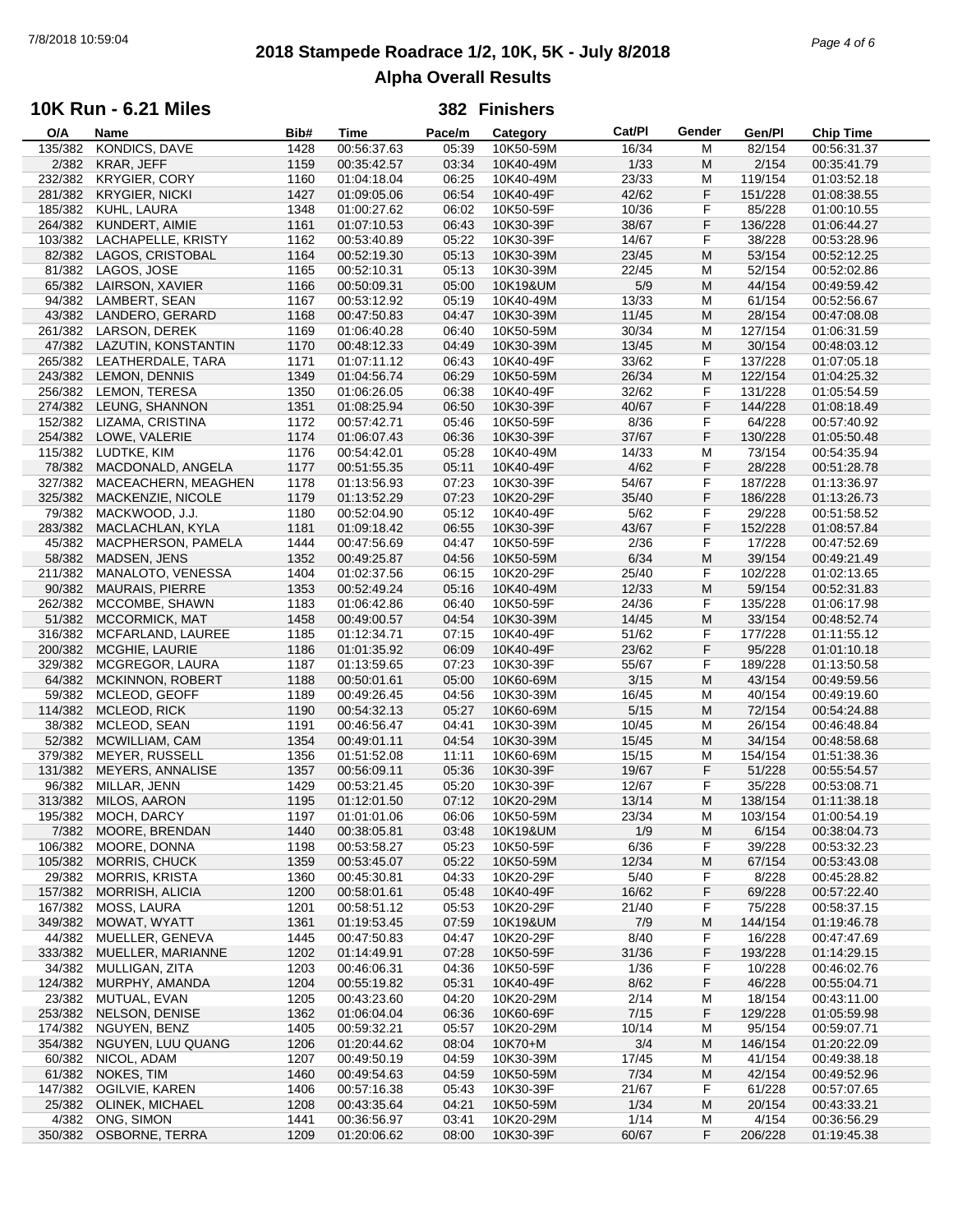# **2018 Stampede Roadrace 1/2, 10K, 5K - July 8/2018** 7/8/2018 10:59:05 *Page 5 of 6* **Alpha Overall Results**

## **10K Run - 6.21 Miles**

| O/A     | Name                    | Bib# | Time        | Pace/m | Category  | Cat/Pl | Gender | Gen/Pl  | <b>Chip Time</b> |  |
|---------|-------------------------|------|-------------|--------|-----------|--------|--------|---------|------------------|--|
| 298/382 | OSCARSON, SANDRA        | 1454 | 01:10:42.61 | 07:04  | 10K60-69F | 8/15   | F      | 166/228 | 01:10:15.06      |  |
| 89/382  | <b>OVEREND, BILL</b>    | 1430 | 00:52:47.37 | 05:16  | 10K50-59M | 10/34  | M      | 58/154  | 00:52:35.36      |  |
| 204/382 | PANDILA, CATHY          | 1363 | 01:01:51.20 | 06:11  | 10K40-49F | 25/62  | F      | 97/228  | 01:01:41.61      |  |
|         |                         |      |             |        |           |        |        |         |                  |  |
| 208/382 | PANNETT, TRACY          | 1210 | 01:02:07.78 | 06:12  | 10K50-59F | 13/36  | F      | 99/228  | 01:01:38.22      |  |
| 336/382 | PARKER, JENN            | 1421 | 01:15:36.12 | 07:33  | 10K30-39F | 57/67  | F      | 196/228 | 01:15:15.96      |  |
| 351/382 | PARKS, JENNIFER         | 1211 | 01:20:11.35 | 08:01  | 10K30-39F | 61/67  | F      | 207/228 | 01:19:32.35      |  |
| 356/382 | PAULUS, GEORGE          | 1448 | 01:20:56.53 | 08:05  | 10K70+M   | 4/4    | M      | 147/154 | 01:20:29.04      |  |
| 296/382 | PAWLUK, LARA            | 1213 | 01:10:27.20 | 07:02  | 10K40-49F | 47/62  | F      | 164/228 | 01:10:11.80      |  |
| 112/382 | PEARSON, JACQUELINE     | 1422 | 00:54:25.13 | 05:26  | 10K50-59F | 7/36   | F      | 41/228  | 00:54:09.26      |  |
|         |                         |      |             |        |           |        |        |         |                  |  |
| 242/382 | PEARSON, ROB            | 1423 | 01:04:55.48 | 06:29  | 10K60-69M | 12/15  | M      | 121/154 | 01:04:39.79      |  |
| 199/382 | PEDERSEN, MARY          | 1214 | 01:01:35.14 | 06:09  | 10K30-39F | 29/67  | F      | 94/228  | 01:01:31.60      |  |
| 42/382  | PENA, LUIS              | 1424 | 00:47:41.77 | 04:46  | 10K50-59M | 3/34   | M      | 27/154  | 00:47:39.02      |  |
| 85/382  | PENDREL, JEFF           | 1215 | 00:52:24.87 | 05:14  | 10K40-49M | 11/33  | M      | 54/154  | 00:52:17.04      |  |
| 68/382  | PENDREL, LARA           | 1216 | 00:50:23.47 | 05:02  | 10K40-49F | 3/62   | F      | 22/228  | 00:50:15.64      |  |
|         |                         |      |             |        |           |        | M      |         |                  |  |
| 240/382 | PHAM, MARK              | 1217 | 01:04:52.20 | 06:29  | 10K30-39M | 42/45  |        | 120/154 | 01:04:25.67      |  |
| 275/382 | PIPONSKI, SONJA         | 1364 | 01:08:26.66 | 06:50  | 10K40-49F | 39/62  | F      | 145/228 | 01:08:19.13      |  |
| 48/382  | PLAVA, LILIANA          | 1386 | 00:48:30.11 | 04:51  | 10K50-59F | 3/36   | F      | 18/228  | 00:48:25.91      |  |
| 259/382 | POLITSKY, MEGAN         | 1365 | 01:06:34.19 | 06:39  | 10K20-29F | 31/40  | F      | 134/228 | 01:06:11.96      |  |
| 260/382 | POLITSKY, WAYNE         | 1366 | 01:06:34.24 | 06:39  | 10K50-59M | 29/34  | M      | 126/154 | 01:06:11.83      |  |
| 294/382 | POLLEN, SHEILA          | 1218 | 01:10:24.74 | 07:02  | 10K30-39F | 49/67  | F      | 162/228 | 01:10:00.83      |  |
|         |                         |      |             |        |           |        |        |         |                  |  |
| 163/382 | POTTER, CHRIS           | 1219 | 00:58:37.36 | 05:51  | 10K30-39M | 33/45  | M      | 91/154  | 00:57:55.35      |  |
| 213/382 | POTTER, STEPHANIE       | 1221 | 01:02:57.72 | 06:17  | 10K30-39F | 30/67  | F      | 104/228 | 01:02:30.01      |  |
| 335/382 | POWELL, WENDY           | 1222 | 01:14:59.07 | 07:29  | 10K50-59F | 33/36  | F      | 195/228 | 01:14:46.67      |  |
| 5/382   | PYKE, BRIDGET           | 1387 | 00:37:20.95 | 03:44  | 10K20-29F | 1/40   | F      | 1/228   | 00:37:20.94      |  |
| 109/382 | RAFF, TIM               | 1224 | 00:54:08.98 | 05:24  | 10K50-59M | 14/34  | M      | 69/154  | 00:53:55.10      |  |
|         | RAFFIN, JULIE           |      |             |        |           |        | F      |         | 00:56:59.12      |  |
| 139/382 |                         | 1225 | 00:57:01.55 | 05:42  | 10K40-49F | 11/62  |        | 56/228  |                  |  |
| 361/382 | REDDY, CHRISTOPHER      | 1388 | 01:22:27.20 | 08:14  | 10K20-29M | 14/14  | M      | 148/154 | 01:22:25.96      |  |
| 146/382 | RETZER, GREG            | 1367 | 00:57:15.24 | 05:43  | 10K40-49M | 16/33  | M      | 86/154  | 00:57:05.23      |  |
| 246/382 | ROCHE, PATRICK          | 1227 | 01:04:58.08 | 06:29  | 10K40-49M | 24/33  | M      | 123/154 | 01:04:29.43      |  |
| 132/382 | RODBERG, DANIELLE       | 1228 | 00:56:18.83 | 05:37  | 10K19&UF  | 2/5    | F      | 52/228  | 00:56:08.28      |  |
| 305/382 | ROKER, GLORIA           | 1229 | 01:11:19.49 | 07:07  | 10K40-49F | 49/62  | F      | 170/228 | 01:11:12.62      |  |
|         |                         |      |             | 05:14  |           |        | M      |         |                  |  |
| 86/382  | ROMANO, ALBERTO         | 1230 | 00:52:26.89 |        | 10K50-59M | 9/34   |        | 55/154  | 00:52:22.65      |  |
| 343/382 | ROSENHEK, ALLAN         | 1232 | 01:18:52.30 | 07:53  | 10K50-59M | 34/34  | M      | 142/154 | 01:18:28.91      |  |
| 207/382 | ROSS, ROXANNE           | 1389 | 01:02:05.58 | 06:12  | 10K50-59F | 12/36  | F      | 98/228  | 01:01:38.09      |  |
| 76/382  | ROUSE, MEGAN            | 1233 | 00:51:23.94 | 05:08  | 10K20-29F | 9/40   | F      | 27/228  | 00:51:17.60      |  |
| 172/382 | RUDDELL, TASHA          | 1368 | 00:59:08.84 | 05:54  | 10K30-39F | 23/67  | F      | 78/228  | 00:58:55.80      |  |
| 352/382 | RUSSELL, EMILY          | 1234 | 01:20:28.26 | 08:02  | 10K30-39F | 62/67  | F      | 208/228 | 01:19:48.96      |  |
|         |                         |      |             |        |           |        | M      |         |                  |  |
| 92/382  | RYAN, MATTHEW           | 1235 | 00:52:53.39 | 05:17  | 10K30-39M | 26/45  |        | 60/154  | 00:52:47.25      |  |
| 67/382  | SARETSKY, THOMAS        | 1236 | 00:50:22.57 | 05:02  | 10K60-69M | 4/15   | M      | 46/154  | 00:50:06.24      |  |
| 285/382 | SAUTER, STEPHANIE       | 1237 | 01:09:19.60 | 06:55  | 10K30-39F | 45/67  | F      | 154/228 | 01:09:05.88      |  |
| 219/382 | SAVAGE, JEFF            | 1238 | 01:03:18.57 | 06:19  | 10K20-29M | 12/14  | M      | 112/154 | 01:03:12.13      |  |
| 295/382 | SCHAFFER, JACKIE        | 1394 | 01:10:26.64 | 07:02  | 10K40-49F | 46/62  | F      | 163/228 | 01:10:11.53      |  |
| 122/382 | <b>SCHAFFER, THANE</b>  | 1395 | 00:55:18.16 | 05:31  | 10K40-49M | 15/33  | м      | 78/154  | 00:54:54.77      |  |
|         |                         |      | 01:07:13.89 |        |           |        |        |         | 01:07:02.45      |  |
| 266/382 | <b>SCROGGINS, VICKY</b> | 1239 |             | 06:43  | 10K30-39F | 39/67  | F      | 138/228 |                  |  |
| 182/382 | SEBANC, KATIE           | 1240 | 01:00:09.43 | 06:00  | 10K30-39F | 25/67  | F      | 83/228  | 01:00:05.04      |  |
|         | 1/382 SEBOKA, HAILU     | 1459 | 00:33:45.48 | 03:22  | 10K30-39M | 1/45   | M      | 1/154   | 00:33:45.17      |  |
| 339/382 | SEEGMILLER, ELIZABETH   | 1241 | 01:16:57.33 | 07:41  | 10K20-29F | 38/40  | F      | 199/228 | 01:16:46.44      |  |
| 323/382 | <b>SELANDERS, LAURA</b> | 1242 | 01:13:20.98 | 07:20  | 10K50-59F | 29/36  | F      | 184/228 | 01:12:52.49      |  |
| 318/382 | SHEPPY, BOBBIE          | 1243 | 01:12:44.00 | 07:16  | 10K60-69F | 10/15  | F      | 179/228 | 01:12:25.74      |  |
|         | SIM, SHERRY             |      |             |        | 10K50-59F |        |        | 126/228 |                  |  |
| 250/382 |                         | 1244 | 01:05:25.32 | 06:32  |           | 22/36  | F      |         | 01:04:57.99      |  |
| 238/382 | SINGLETON, GRACIE       | 1246 | 01:04:32.20 | 06:27  | 10K19&UF  | 4/5    | F      | 119/228 | 01:04:16.11      |  |
| 239/382 | SINGLETON, JUNE         | 1247 | 01:04:34.45 | 06:27  | 10K40-49F | 31/62  | F      | 120/228 | 01:04:18.20      |  |
| 8/382   | SINGLETON, REILLY       | 1248 | 00:38:39.31 | 03:51  | 10K19&UM  | 2/9    | м      | 7/154   | 00:38:39.10      |  |
| 138/382 | SLOBOZIAN, BRENDA       | 1250 | 00:56:59.79 | 05:41  | 10K60-69F | 3/15   | F      | 55/228  | 00:56:50.20      |  |
| 6/382   | SMALLWOOD, JOSEPH       | 1251 | 00:38:05.47 | 03:48  | 10K40-49M | 2/33   | M      | 5/154   | 00:38:04.79      |  |
|         |                         |      |             |        |           |        |        |         |                  |  |
| 309/382 | SMITH, ALEXANDRA        | 1252 | 01:11:35.98 | 07:09  | 10K20-29F | 34/40  | F      | 172/228 | 01:11:04.13      |  |
| 98/382  | SMITH, CHRISTOPHER      | 1253 | 00:53:24.11 | 05:20  | 10K20-29M | 4/14   | M      | 63/154  | 00:53:17.67      |  |
| 280/382 | SMITH, MEREDITH         | 1434 | 01:08:49.86 | 06:52  | 10K30-39F | 42/67  | F      | 150/228 | 01:08:15.10      |  |
| 194/382 | SMITH, NICOLE           | 1372 | 01:00:53.97 | 06:05  | 10K40-49F | 22/62  | F      | 92/228  | 01:00:32.20      |  |
| 307/382 | SMITH, SCOTT            | 1255 | 01:11:34.40 | 07:09  | 10K50-59M | 33/34  | M      | 137/154 | 01:11:02.49      |  |
| 310/382 | SMITH, TERRI            | 1257 | 01:11:36.15 | 07:09  | 10K50-59F | 26/36  | F      | 173/228 | 01:11:04.38      |  |
|         |                         |      |             |        |           |        |        |         |                  |  |
| 154/382 | SMYRL, LISA             | 1258 | 00:57:50.21 | 05:47  | 10K40-49F | 15/62  | F      | 66/228  | 00:57:38.46      |  |
| 177/382 | SO, BENJAMIN            | 1390 | 00:59:46.35 | 05:58  | 10K30-39M | 35/45  | M      | 97/154  | 00:59:37.68      |  |
| 70/382  | SOLMOSAN, JEFF          | 1373 | 00:50:53.86 | 05:05  | 10K30-39M | 19/45  | M      | 48/154  | 00:50:48.28      |  |
| 74/382  | SOLTANI, SABINE         | 1374 | 00:51:14.17 | 05:07  | 10K30-39F | 8/67   | F      | 25/228  | 00:50:46.28      |  |
|         | 80/382 SORBO, DANIELE   | 1259 | 00:52:08.67 | 05:12  | 10K30-39M | 21/45  | M      | 51/154  | 00:51:34.76      |  |
|         |                         |      |             |        |           |        |        |         |                  |  |